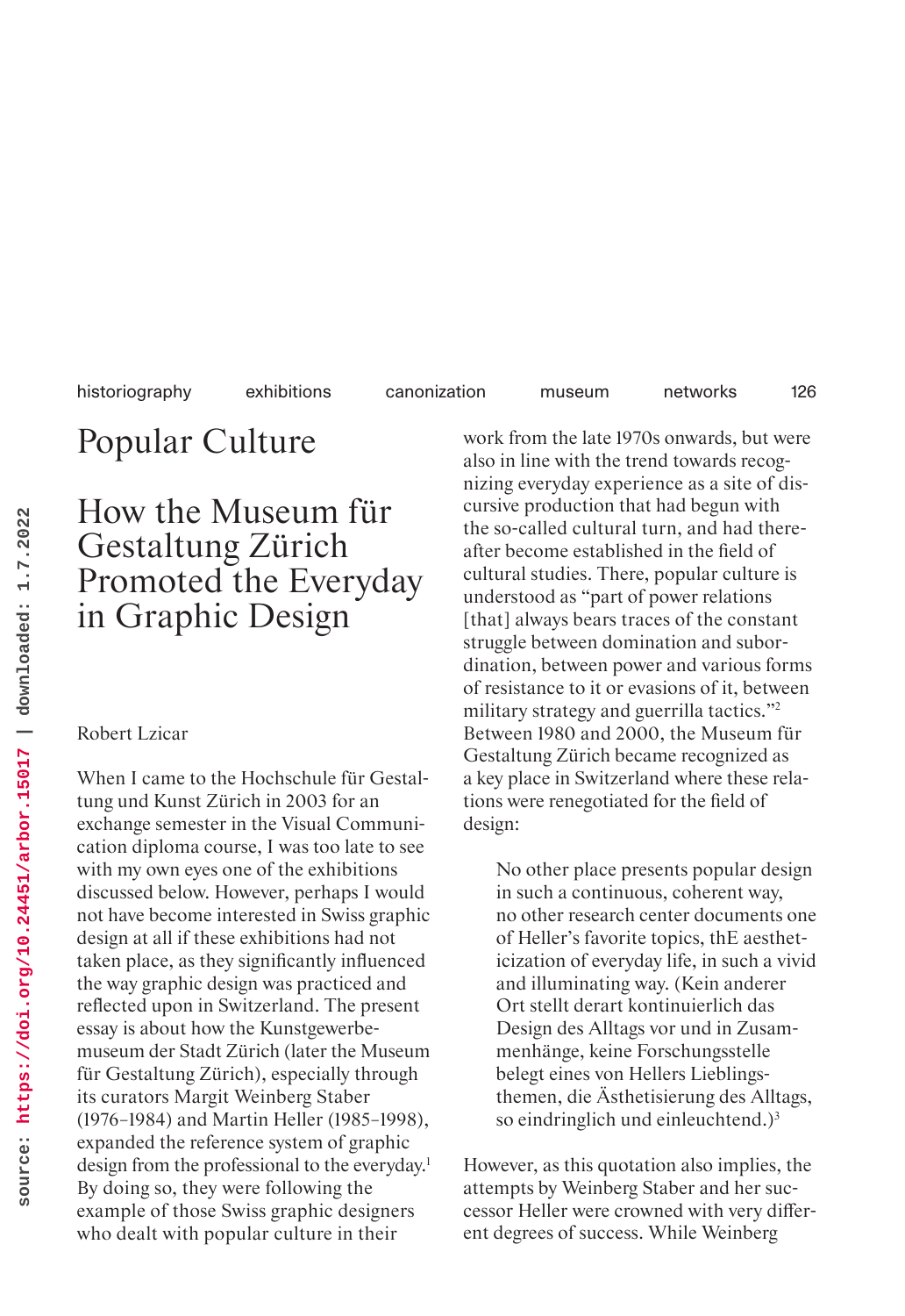127

Staber's contributions to the discourse on Swiss graphic design remained rather unnoticed, Heller is regarded today as an important advocate of graphic design as a popular phenomenon in Switzerland. The following questions thus arise: How did the Museum für Gestaltung Zürich present graphic design as an everyday practice to its visitors? What methods did its curators use to establish and disseminate their views on graphic design? How did they shape the discourse and the canon of Swiss graphic design? And what is the significance of their contributions from today's perspective? The following attempt to answer these questions is based on an understanding that exhibitions "have not just reflected what has been occurring, but have been active in expressing a curatorial point of view," as the graphic design historian Teal Triggs has put it.<sup>4</sup>

# With different eyes

Long before Weinberg Staber took up her position as curator at the Kunstgewerbemuseum Zürich in 1976, she had obtained her diploma at the Hochschule für Gestaltung (HfG) Ulm as the first-ever graduate of its Abteilung Information (Information Department) under the direction of Max Bense in 1958. 5 During her studies, she got to know the then director of the HfG Ulm, Max Bill, for whom she worked after graduating as an editorial assistant, man-

aging his archive in Zurich.<sup>6</sup> It is therefore not surprising that she had a close relationship with concrete art and the Zurich Concretists (Zürcher Konkreten), which is also evident from her publications.7 Nevertheless, Weinberg Staber distinguished herself at the Kunstgewerbemuseum Zürich as a specialist in questions of popular culture.8 In the field of visual communication, she conceived exhibitions on a broad spectrum of topics, such as *San Francisco Rock Poster Art: Plakate 1965 bis 1971* (San Francisco Rock Poster Art: Posters 1965 to 1971) (Dec. 26, 1977–Feb. 5, 1978), *Push Pin Studios aus New York* (Push Pin Studios from New York) (Oct. 24–Dec. 13, 1981), *Grapus: ein Grafiker-Kollektiv aus Frankreich* (Grapus: A graphic designer collective from France) (May 8–Jul. 4, 1982), and her most widely acclaimed exhibition, *Werbestil 1930–1940: Die alltägliche Bildersprache eines Jahrzehnts* (Advertising style 1930–1940: The everyday imagery of a decade) (Sep. 12– Nov. 15, 1981).

Despite her Modernist background, one cannot accuse Weinberg Staber of having limited herself to this perspective as a curator. This is clear from her introduction to the exhibition *Werbestil 1930–1940: Die alltägliche Bildersprache eines Jahrzehnts*, where she said she did not want to project the wishful thinking of the Modernists into the consciousness of the beholder once again, but instead aimed to present a holistic picture of *Gebrauchsgrafik* (commercial art) from the elitist to the trivial, and from the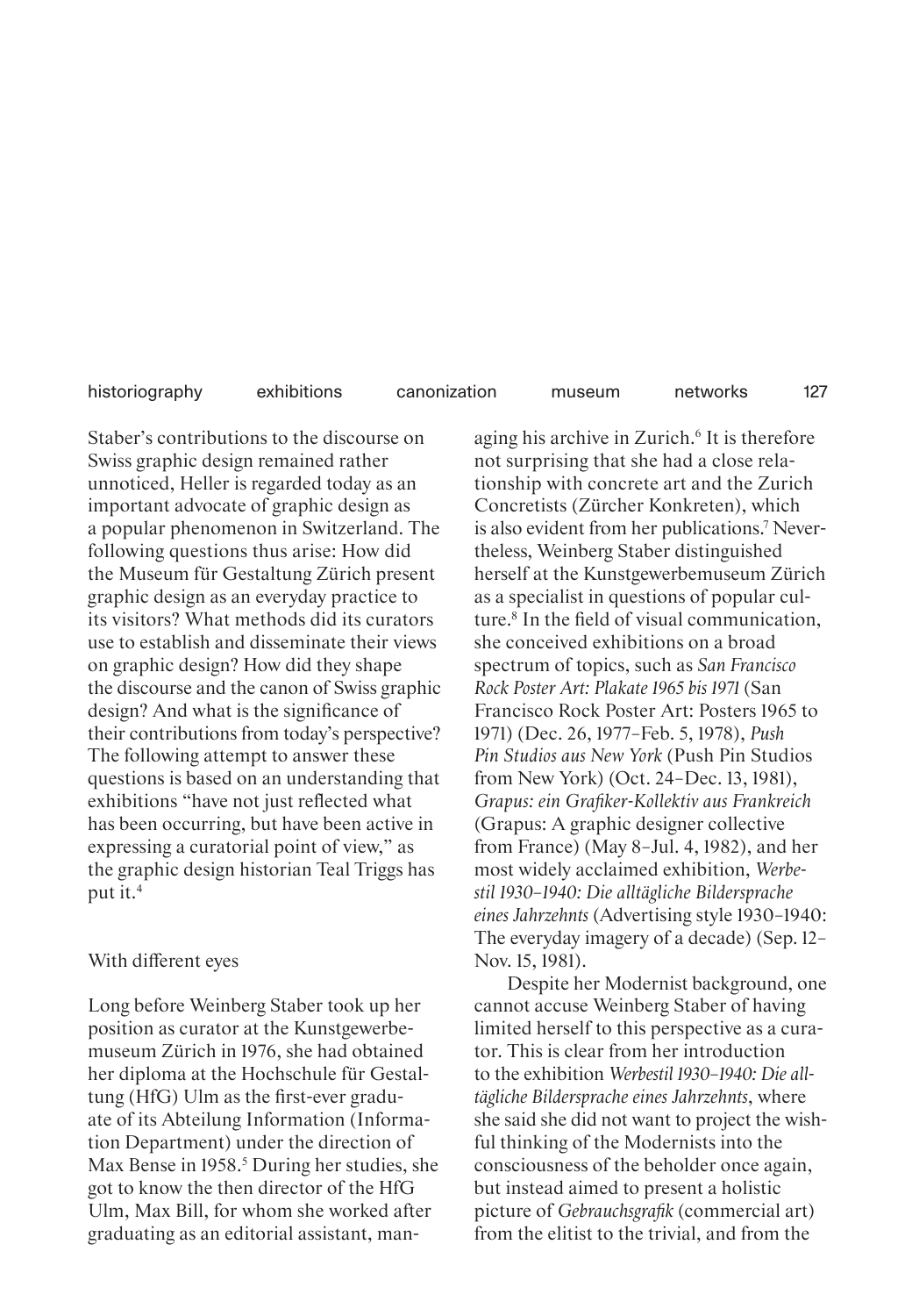progressive to the conservative, with all intermediate fluctuations in taste.<sup>9</sup> However, despite an appreciation of Weinberg Staber's efforts to bring together popular and fine art, an internal conflict about the museum's independence from the Kunstgewerbeschule Zürich (Zurich School of Arts and Crafts) culminated in her resignation in 1984.10

Heller curated his first exhibition at the Kunstgewerbemuseum Zürich before his appointment as its director, working as an external curator in collaboration with Claudia Cattaneo. *Mit anderen Augen* (With different eyes) (Kunstgewerbemuseum der Stadt Zürich, Nov. 18, 1982–Jan. 23, 1983) presented new approaches in art education and highlighted the influence of children's drawings on the visual arts. Before this, Heller had been commissioned by the museum to prepare the Internationale Institut für das Studium der Jugendzeichnung (International Institute for the Study of Youth Drawing) collection for an exhibition. This collection had been founded in 1932 as a department of the Pestalozzianum in Zurich and documented the reform project "Neues Zeichnen" (New Drawing) in Switzerland. In an interview with the present writer, Heller explained that this exhibition overlapped with his licentiate thesis *Zur Kunst der gebrannten Kinder: Kindlicher Primitivismus 1940–1960* (On the art of burned children: Childlike primitivism 1940–1960), which he submitted to the University of

Basel in 1985, and it represented the then widespread belief in the free creativity of children.11 Before that, he trained as a drawing teacher at the Kunstgewerbeschule Basel (Basel School of Arts and Crafts) and gave lessons in order to finance his second degree in art history, ethnology and European folklore. It is therefore not surprising that Heller's approach to graphic design was different from that of his predecessor.

The Kunstgewerbemuseum belonged to the Kunstgewerbeschule Zürich, and in 1985, the director of the latter, Hansjörg Budliger, offered Heller a position as a permanent curator at the former, on condition that he first complete his university studies.12 One of Heller's first assignments required him to set up an exhibition entitled *50 Jahre Schweizerische Winterhilfe* (50 years of Swiss Winter Aid) for the poster awards of the charitable organization Schweizerische Winterhilfe (Museum für Gestaltung Zürich, Oct. 25–Dec. 7, 1986). In contrast to its conventional framework, this exhibition included documentary photographs and poster designs that had been rejected by the juries of the time. In that way, the display shifted the visitor's focus from the design of the posters to their historical context and the principle of competition with which the designers were confronted. Heller's approach was not to show posters as self-contained works of art, but to use them to communicate socio-cultural developments to the Swiss public, and to discuss the selection process of the

128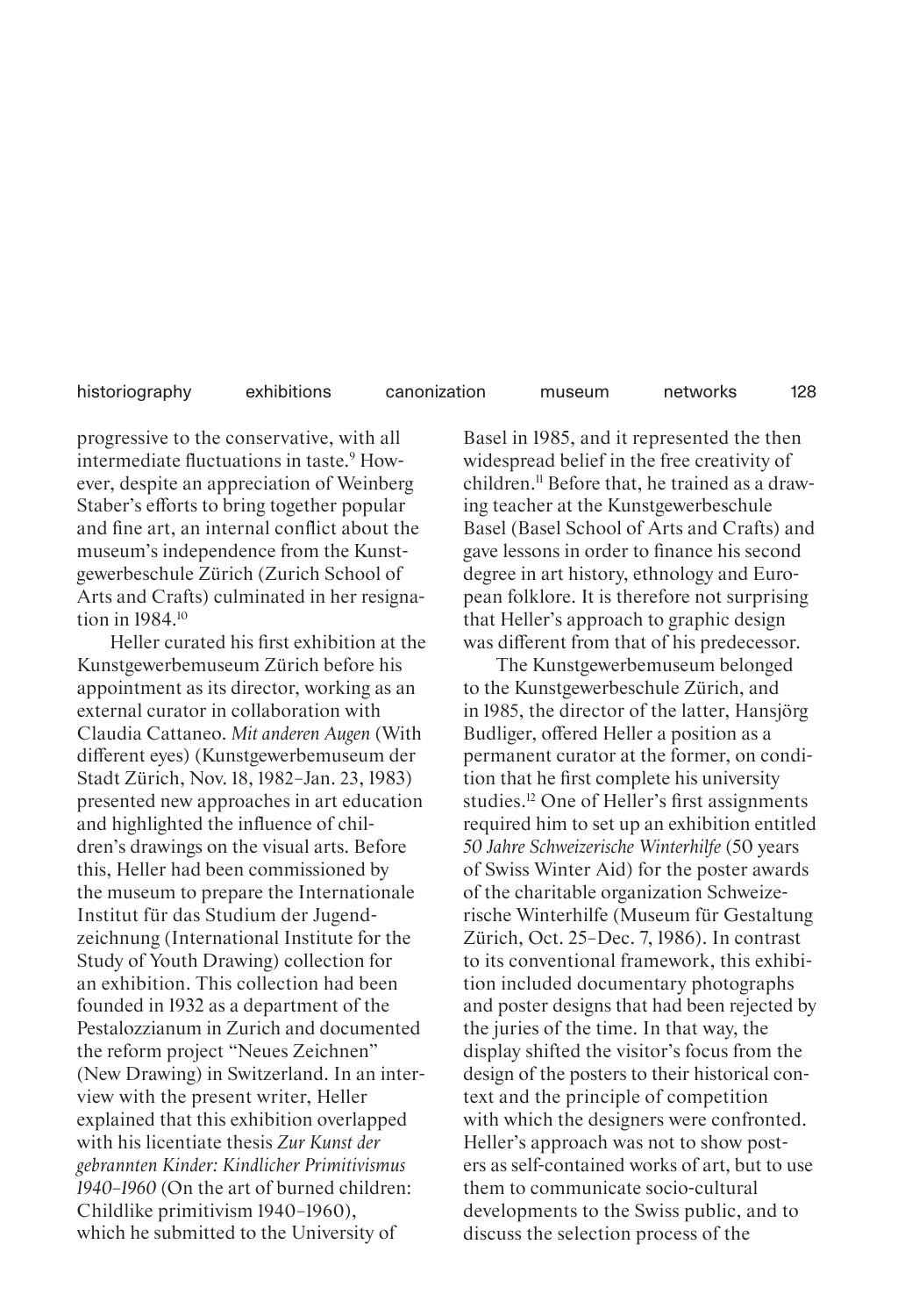129

competition. This exhibition can serve as an example of Heller's understanding of exhibiting as an independent cultural technique comparable to writing, for it entailed acquiring new knowledge through research and mediating it in the form of an exhibition.13 On the other hand, however, his exhibition also offered a critical examination of design competitions, a subject that he revisited in one of his later exhibitions. [Fig. 46]

After only a few months, Hansjörg Budliger commissioned Heller to design larger exhibition projects, with the freedom to pursue his own ideas in them. The press release for the exhibition *Herzblut: Populäre Gestaltung aus der Schweiz* (Lifeblood: Popular design from Switzerland) (Museum für Gestaltung Zürich, Sep. 2– Nov. 8, 1987) opens with the question: How does a museum of design come to occupy itself with hobby works by amateurs? It is one of various exhibitions and texts in which Heller explored the phenomena of folk art and popular design.<sup>14</sup> It opened the doors of the Museum für Gestaltung Zürich to questions that were also discussed within cultural studies, where popular art is regarded as "part of the everyday, not distanced from it."15 By presenting the works of amateur designers from Switzerland, the exhibition was explicitly aimed at confronting the visitor with different values, prejudices, cultural hierarchies, and insights, but also with the arrogance of those who speak disparagingly of

the "bad" taste of those who are always also the addressees of professional design.16 This statement could easily be applied to several well-known modern Swiss graphic designers who displayed their dogmatic professionalism at the Kunstgewerbemuseum Zürich in exhibitions such as *Konstruktive Grafik* (Constructive graphic design) (Mar. 8–Apr. 6, 1958).

Heller deepened his exploration of popular culture in graphic design in the exhibition *Anschläge: Plakatsprache Zürich 1978– 1988* ([*Anschläge*17]: Poster language [in] Zurich 1978–1988) (Museum für Gestaltung Zürich, Aug. 31–Oct. 23, 1988), which he curated with Alain Marendaz. This exhibition was a continuation of earlier presentations of the museum's collections, but the title itself marks a subversive change of perspective. By deliberately mixing advertising and subculture, one of the aims of the exhibition was to review the Zurich youth movement of the 1980s and to show how its visual language was appropriated by the mainstream.18 [Fig. 47] In this way, the exhibition documented an essential aspect of urban culture and made visible Zurich's development during the previous ten years.19 By considering graphic design as part of the urban space and as something that mirrors socio-cultural developments, the exhibition extended the discourse on graphic design into popular culture. In retrospect, Heller described this approach as visual anthropology in which social patterns manifest themselves.20 It made it possible to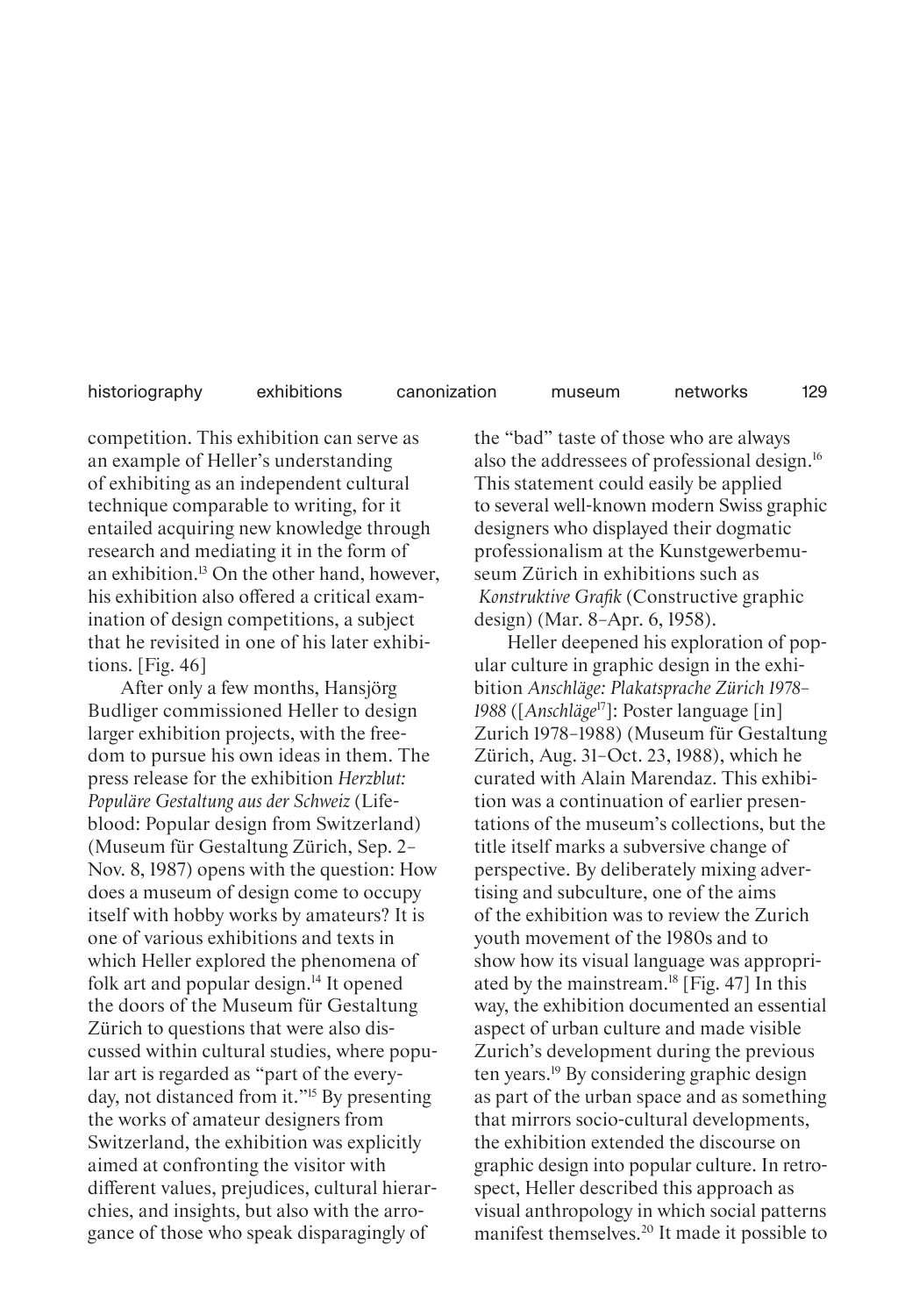

Fig. 46

Fig. 47

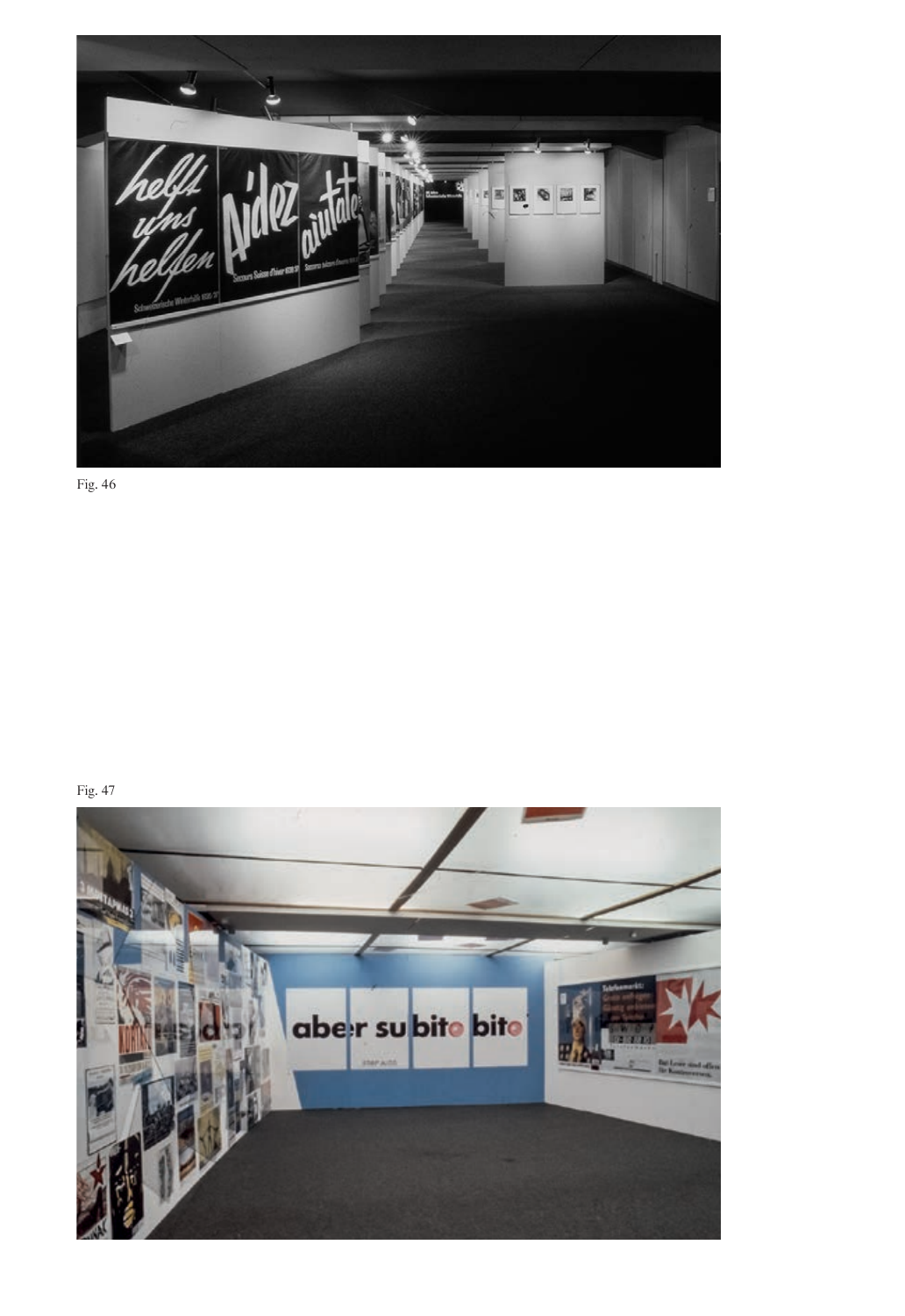

Fig. 48

Fig. 46 Installation view, *50 Jahre Schweizerische Winterhilfe*, Museum für Gestaltung Zürich, Oct. 25–Dec. 7, 1986.

Fig. 47 Installation view, *Anschläge: Plakatsprache Zürich 1978–1988*, Museum für Gestaltung Zürich, Aug. 31–Oct. 23, 1988.

Fig. 48 Installation view, *Die 99 schlechtesten Plakate – prämiert weil jenseits,* Museum für Gestaltung Zürich, Nov. 23, 1994– Jan. 15, 1995.

Fig. 49 Cornel Windlin (design), cover of *Universal: Für fast alle und alles,* 22 × 24 cm, 1996.

Fig. 49

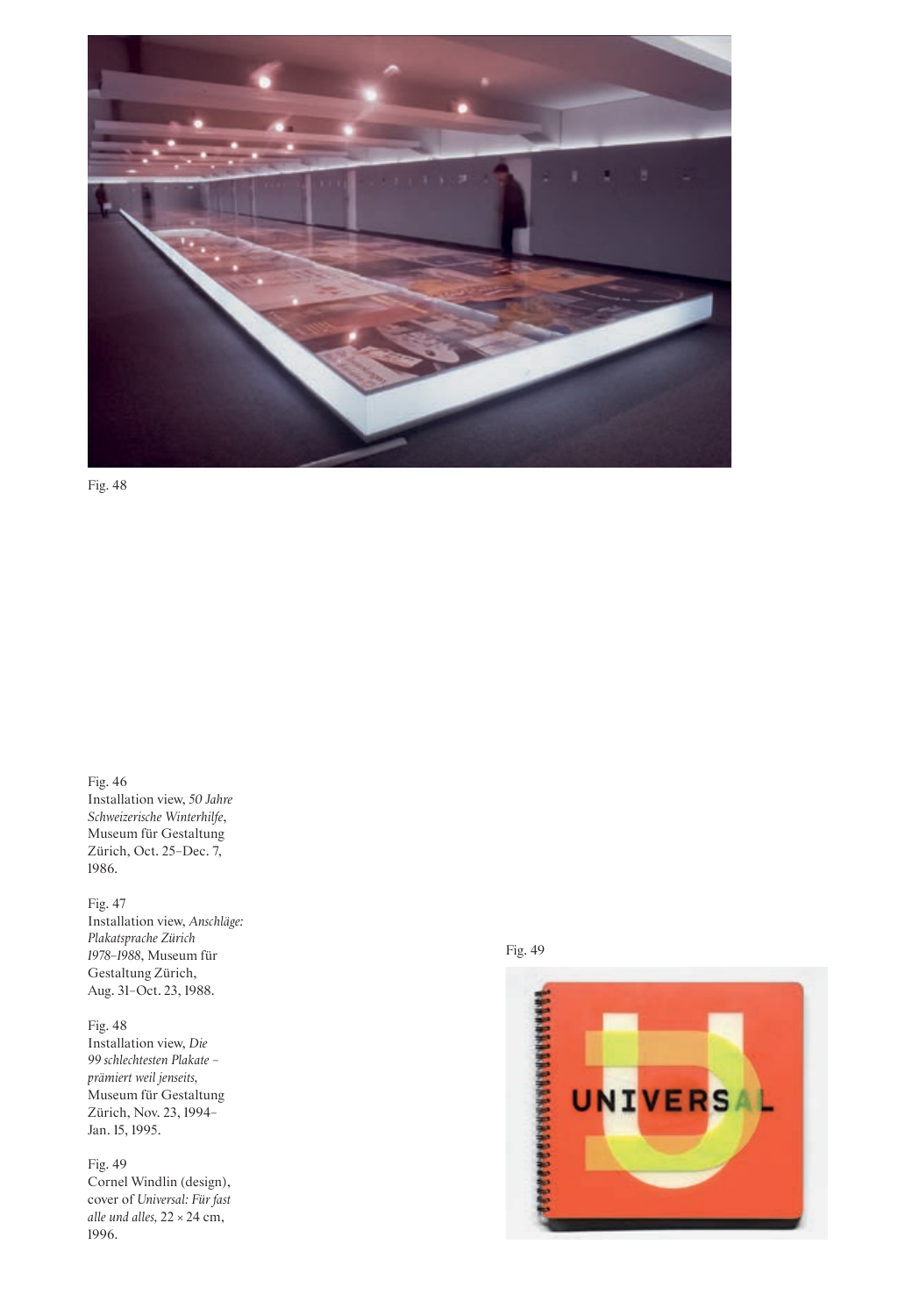understand graphic design not only as a creative achievement, but also as social expression.<sup>21</sup> At the same time, this approach enabled Heller to use design to introduce new subjects into the design discourse.

The boldness of the Museum für Gestaltung Zürich in questioning traditional values and norms in Swiss graphic design did not escape criticism from the established design scene. Heller's examination of evaluation standards in Swiss graphic design culminated in the exhibition *Die 99 schlechtesten Plakate – prämiert weil jenseits* (The 99 worst posters—awarded because beyond [good and evil]) (Museum für Gestaltung Zürich, Nov. 23, 1994–Jan. 15, 1995), which resulted in a public controversy. This exhibition presented ninety-nine posters on the floor of the gallery of the museum so that the exhibition visitor looked down on them, as is common practice when judging posters in competitions. [Fig. 48] In addition, the visitors, as the "addressees" of the posters, were invited to contribute their opinion by selecting the worst one. In the accompanying publication, Heller justified his deliberately subjective choice of each poster and questioned the selection criteria of the national poster award Die besten Schweizer Plakate des Jahres (The Best Swiss Posters of the Year), once again putting "good taste" up for discussion.22 Surprisingly, the selection also included award-winning posters by renowned designers from other competitions. As expected, some of the designers featured took to the

press to issue a harsh critique of Heller and his exhibition.<sup>23</sup> Because Heller claims that the reception of an exhibition interests him more than actually making it,<sup>24</sup> we may assume that he deliberately provoked this controversy about the supposedly absent ambition of the poster designs he exhibited. In this way, the exhibition managed to make the discourse on design accessible to a broad public, while at the same time holding up a mirror to the established design scene. It was one of a series of contributions in which Heller criticized the lack of proper discourse, the dominance of capitalist ways of thinking, and a resultant indifference in Swiss graphic design at the time.<sup>25</sup>

132

### For almost everyone

Even before his appointment as the head curator of the Museum für Gestaltung Zürich in 1990, Heller attached great importance to visual communication for his exhibitions—such as leaflets, publications, posters, and invitation cards. He selected the graphic designers himself, and monitored their design processes as their client. Furthermore, to make the museum's new direction visible to the outside and to appeal to a younger audience, Heller commissioned aspiring graphic designers to create the printed matter for his various exhibitions. When selecting the designers, it was essential to Heller that they understood themselves as authors:<sup>26</sup>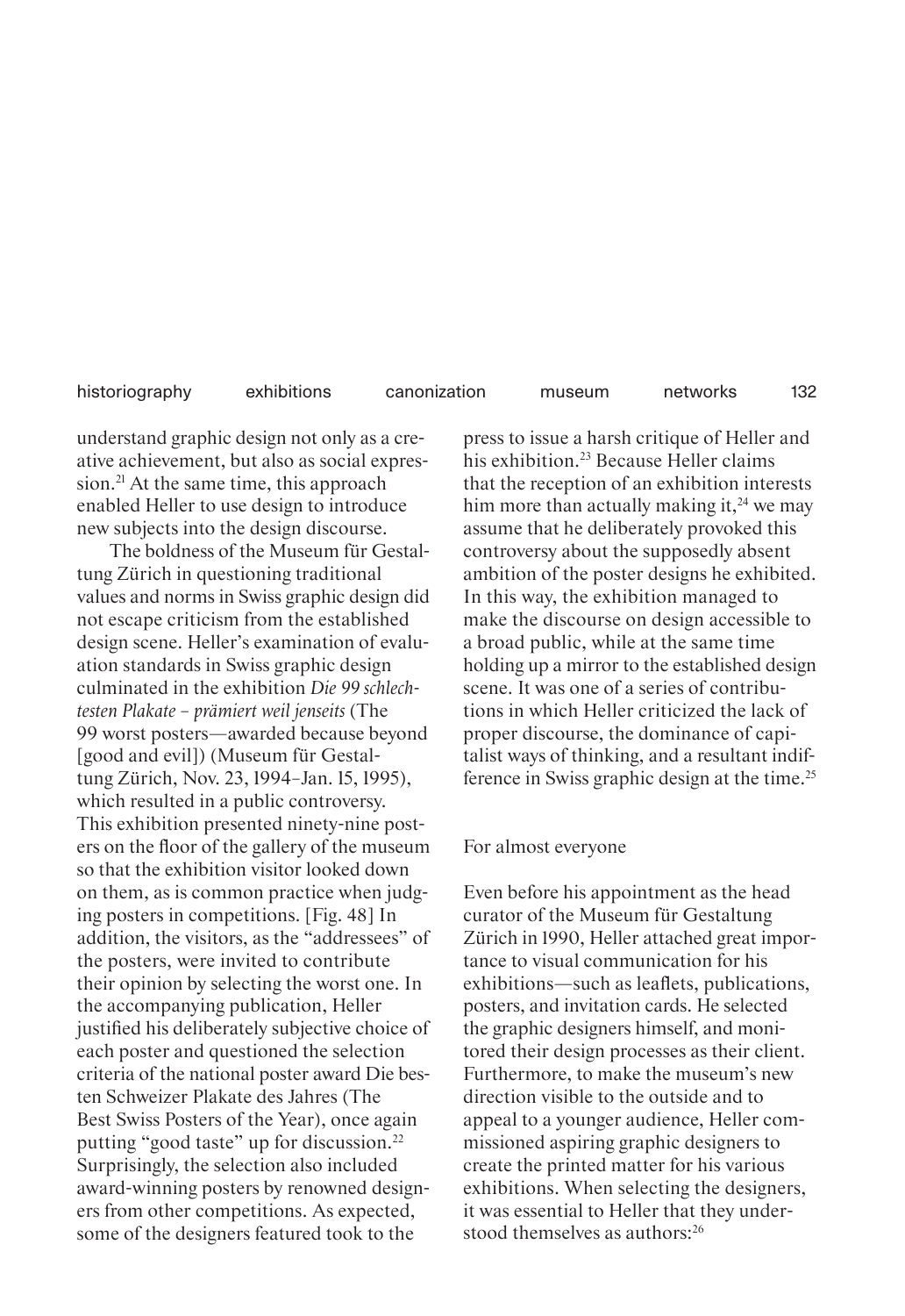133

A whole series of younger Swiss designers has succeeded in the last ten or fifteen years in developing their own forms of expression. In our climate of increasing indistinguishability between high art and popular culture, however, this has hardly resulted in any extensive claims to power such as was the case with the "good form" utopias. In any case, graphic design isn't going to make for better people anymore. The designers of the new generation define themselves less as service-providers or educators and more as graphic authors. Their work often involves uneconomic efforts, quite evident in the finished results, which oppose any common expediency. (Eine ganze Reihe jüngerer Schweizer Gestalterinnen und Gestalter hat es in den letzten zehn, fünfzehn Jahren geschafft, eigene Ausdrucksformen zu entwickeln. Im Klima zunehmender Ununterscheidbarkeit von Hoch- und Populärkultur erwachsen daraus allerdings kaum flächendeckende Machtansprüche, wie sie noch die "Gute Form"-Utopien auszeichneten. Ohnehin macht Grafik längst keine besseren Menschen mehr. Die Gestalter der neuen Generation definieren sich deshalb weniger als Dienstleister oder Erzieher denn als grafische Autoren. Ihre Arbeit forciert einen oft unökonomischen, im fertigen Resultat durchaus offen ablesbaren Aufwand, der sich jedem üblichen Zweckdenken querlegt.)<sup>27</sup> Heller recast visual communication at the Museum für Gestaltung Zürich in line with his interpretation of the graphic designer as author by regularly collaborating with a small group of selected graphic designers, and promoting their careers by doing so. While the posters for Heller's exhibitions at the beginning of his time at the museum were designed by various graphic designers—including Hans-Rudolf Lutz, Ruedi Wyss, Anne Hoffmann, Roli Fischbacher, Hanna Williamson-Koller, and others—this process is most obvious in the case of Cornel Windlin. What many of these practitioners have in common is that they dealt with popular culture in their work, whether in Lutz's title pages for the *Typographische Monatsblätter* (*TM*) in 1977, or Wyss's preference for the copying machine as a design tool for his jazz posters. However, it was Windlin who had previously attracted attention with his posters and flyers for the Rote Fabrik cultural center in Zurich. Heller issued him with a large number of commissions from the museum, starting with the visual communication for the exhibition *Zeitreise: Bilder Maschinen Rätsel* (Time travel: Pictures machines riddles) (Mar. 3–May 2, 1993), and ending with the poster for Heller's last exhibition at the Museum für Gestaltung Zürich, *Die Schweizer Autobahn* (The Swiss highway) (Mar. 6–May 9, 1999).

As an exemplary product of his collaboration with Windlin, Heller refers to the publication that accompanied the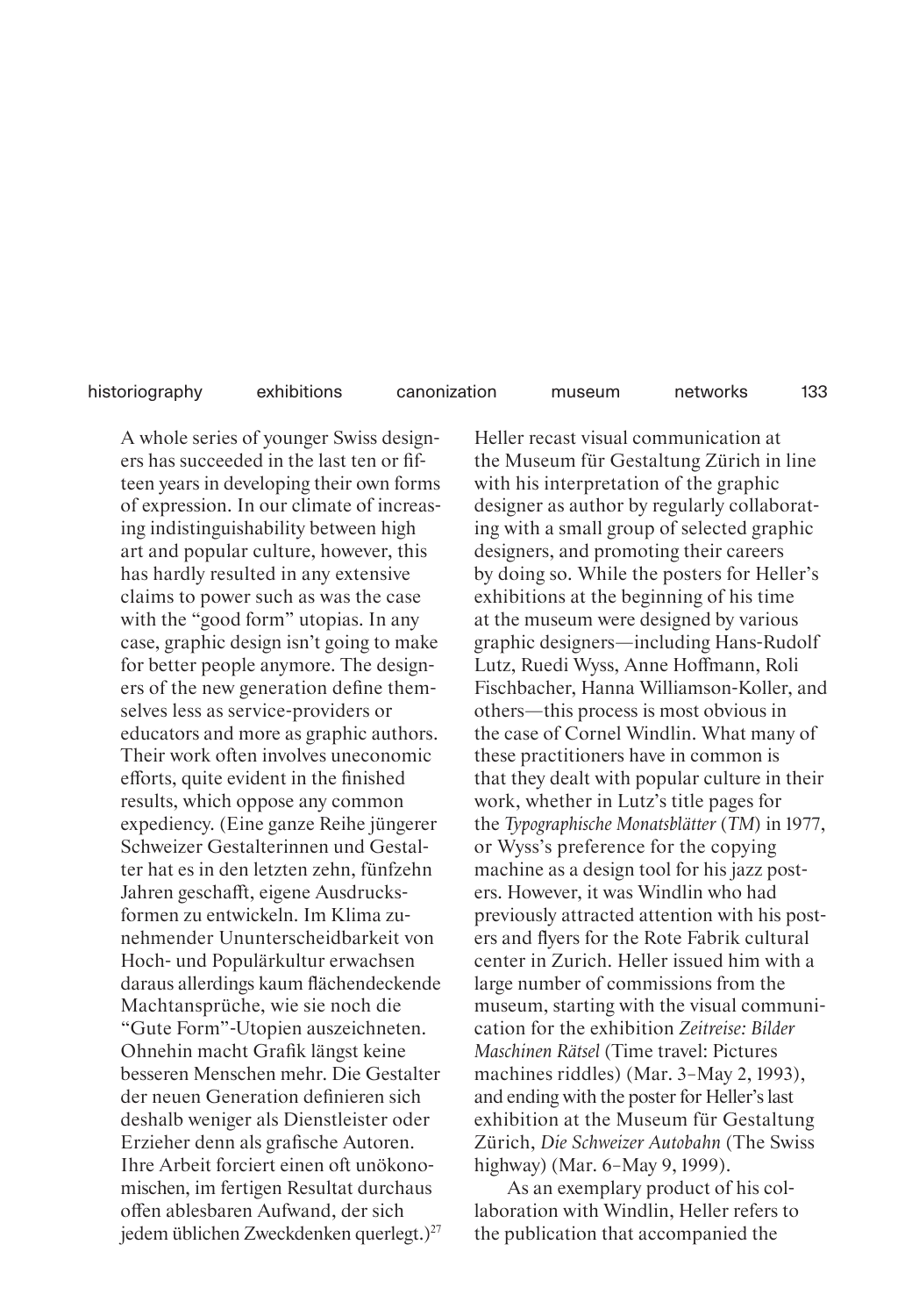exhibition *Universal: Für fast alle und alles* (Universal: For almost everyone and everything) (Museum für Gestaltung Zürich, Oct. 30, 1996–Jan. 5, 1997).<sup>28</sup> Windlin was given a great deal of conceptual freedom, and created a picture and textbook that tells the stories behind "Universal" in its own visually attractive way.29 [Fig. 49] This book was awarded a prize as one of the Most Beautiful Swiss Books of 1996, for the reason that it managed to bring together the diversity of the extensive exhibition material through its innovative and playful, but also precise design and typographical implementation.30 Windlin is mentioned as coeditor of the book, which in itself highlights the importance that Heller attached to the role of the designer in the creation of publications.

Windlin was also mentioned in several articles by Heller. This is particularly relevant in "Grafik in der Schweiz: Ein zerstreuter Blick aufs Ganze" (Graphic design in Switzerland: a fragmented view of the whole), in which Heller criticizes the status of graphic design in Switzerland at the time. Besides presenting two of Windlin's works as examples—among them the invitation for the exhibition *Zeitreise: Bilder Maschinen Rätsel*—Heller mentions him together with thirteen designers and agencies who, according to him, have managed to establish themselves as graphic design authors and thus taken over the legacy of the former avant-garde.31 In a later article, Heller even praised Windlin as the dream

partner of clients who are prepared to revise their ideas whenever necessary.32

Heller's appreciation of Windlin was not without an impact. A considerable number of the graphic designers mentioned here are now part of the canon of Swiss graphic design. Windlin's later works, especially for the Schauspielhaus Zürich, received several awards including the Eidgenössischer Preis für Design (Swiss Federal Design Award) in the category "market" in 2011, and the 2007 Swiss Grand Award for Design of the Swiss Federal Office of Culture (SFOC), which is given to renowned designers and design offices that contribute significantly to the reputation of Swiss design on a national and international level. That was the first year that the prize was awarded (under its then name "DESIGNER 2007").33 Heller's assessment of Windlin is echoed in the press release for the award, according to which the designer both belonged to the great traditions of his country and had also vigorously renewed the fundamentals of Swiss graphic design.34 It is thus evident that the Museum für Gestaltung Zürich, and above all its curator and later director Heller, had a significant influence on the historiography of Swiss graphic design.

### Questions of taste

The museum succeeded in reframing graphic design as a popular phenomenon in contrast to the common view of it as a

134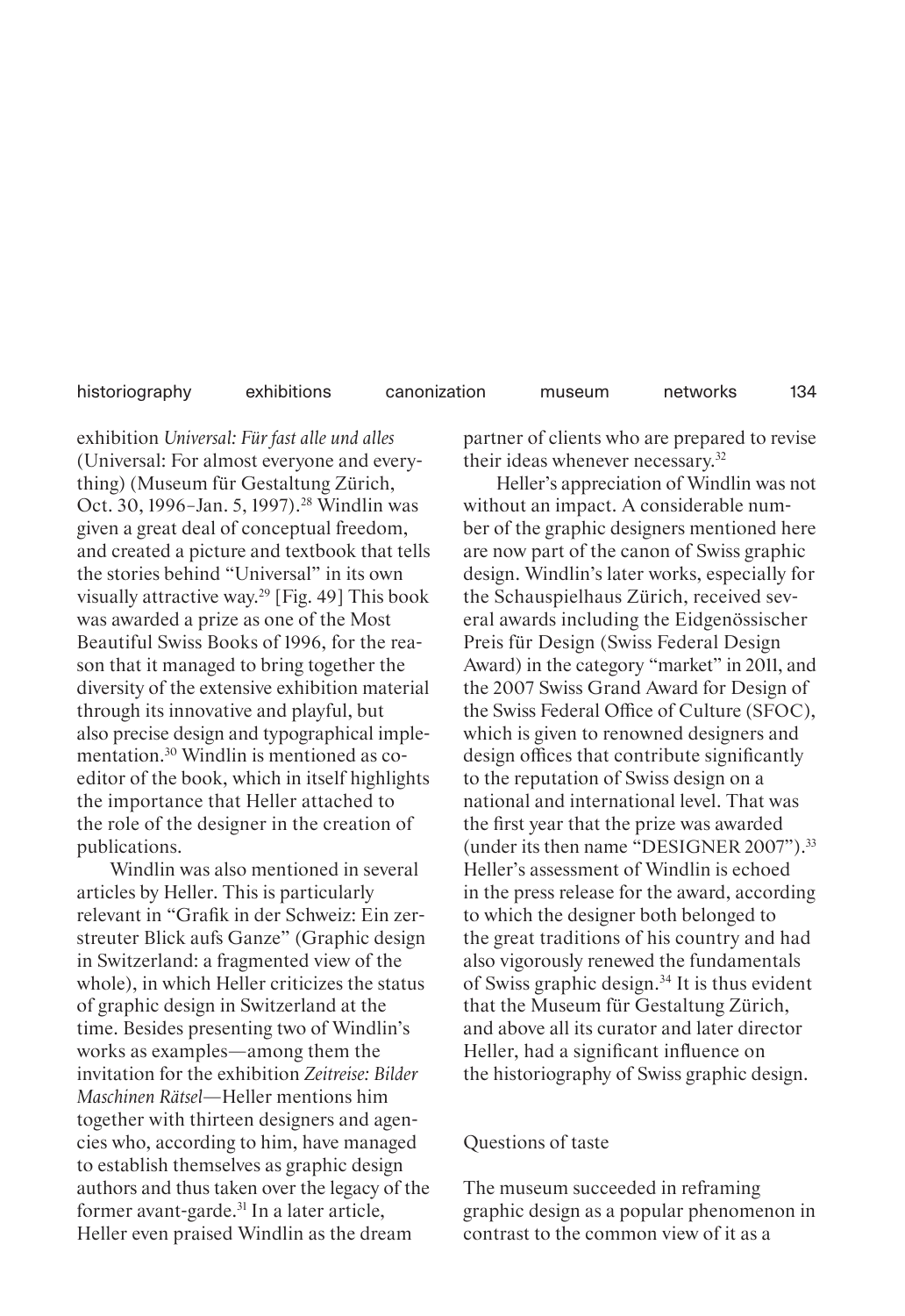135

professional service. However, how did its exhibitions differ from others of the time that shaped the presentation of graphic design, such as *The Graphic Language of Neville Brody*, which was held in 1988 at the Twentieth Century Gallery of the Victoria and Albert Museum in London? According to Triggs, that exhibition can be understood as "a classic—perhaps the first example of male, white designer as 'star,'" and it became a model for further "exhibitions [that] have built upon the status of the individual graphic designer whose work is highly visible within popular culture." However, despite Heller's support for individual designers, he was apparently not interested in any form of monographic reappraisal, nor any resultant "heroization," as Triggs called it.35

As Heller stated in his interview, he felt that his exhibitions were related to those of Stephen Bayley, the curator of the Boilerhouse Project in London. Initiated by the Conran Foundation, which later also founded the Design Museum in London, the Boilerhouse Project was accommodated in former boiler houses of the Victoria and Albert Museum between 1982 and 1986. As such, it "was to be a testing ground for what a permanent design museum might be" by "exploring the relationships between design, industry and commerce."36 Rather like Heller's concept for the Museum für Gestaltung Zürich, the Boilerhouse Project was "concerned mainly with 'designs from the real world'" by presenting exhibitions

such as *Taste: An Exhibition about Values in Design* in 1983. 37 This exhibition was aimed at helping to "understand more clearly why we value certain qualities in design" and thus takes up a topic similar to that of the exhibition *Herzblut: Populäre Gestaltung aus der Schweiz* at the Museum für Gestaltung Zürich.38 And just like Bayley fought against established structures in the museum sector, and especially at the Victoria and Albert Museum, by addressing "popular culture head-on,"39 Heller's exhibitions and publications challenged the legitimacy of the distance between high and low culture. Furthermore, the approaches of Heller and Bayley seem to be similar in their understanding of exhibition-making as a form of writing. The exhibitions in the Boilerhouse were thus "like three-dimensional magazine articles, and appear to have been written into existence like texts," as the design historian Alice Twemlow observes.40

The phenomena of writing and authorship played an increasingly important role in the international discourse on graphic design from the early 1990s onwards. However, while the texts of Michael Rock and Rick Poynor are often regarded as the starting point for the transfer of the concept of authorship to graphic design,<sup>41</sup> Heller's contributions have so far been largely ignored in this historiography, probably because his texts often appeared in national media and in German. Heller expanded the concept of *Grafik* (graphic design) in Switzerland by introducing authorship as an alternative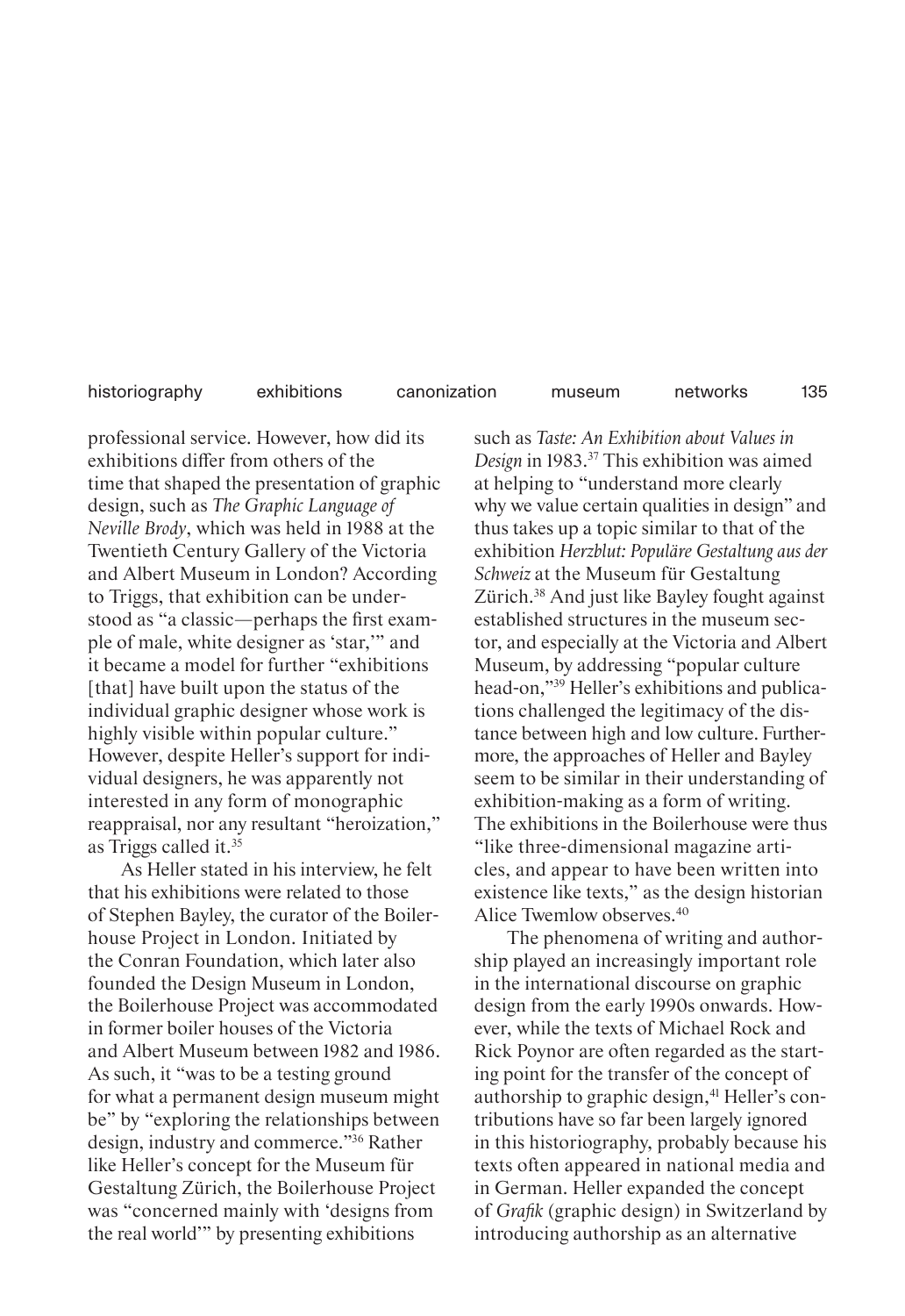136

model, and supported it as a postmodern alternative to the then-dominant functional understanding of graphic design. At the same time, new practices emerged that attempted to break away from the Modernist job profile of the graphic designer as a service provider. It was these practitioners who, after the success of "konstruktive Gebrauchsgrafik," once again drew the attention of the international design scene to Switzerland and attracted young students like myself to Switzerland.

However, from today's perspective, Heller was incorrect in believing that graphic authorship only took limited account of stylistic issues and would therefore be more resistant to formalism than functional Modernism. Furthermore, Heller could not have foreseen that the "self-confident graphic designer" he proclaimed, who works mostly for the cultural sector and has to cross-finance her or his uneconomical effort through secondary jobs,<sup>42</sup> would first become a desirable status for a succeeding generation of graphic designers, then later a self-exploitative model for the neoliberal creative industry.<sup>43</sup> The consequences of this in the education of graphic designers are still evident today, especially in higher education courses, which are either engaged in constantly producing new "graphic design personalities," or stuck trying to expand the relevance of graphic design as a reflective practice.

Success stories

With the rise of the designer to become a popular profession and a way of life for a new generation, the Museum für Gestaltung Zürich positioned itself as a place where current phenomena were negotiated, grievances were addressed, and new forms of mediation were tested. It developed into a central hub of an extensive network of practitioners and theoreticians who did not feel addressed by the discourses produced in traditional media and associations, and did so without excluding a wider audience. In retrospect, this successful development of the museum since the crisis described at the beginning of this article can be attributed to Heller's direction:44

Within the space of a decade, he has taken the Zurich Museum for Design with its collections of posters, graphics, and design, along with its branch in the Museum Bellerive, and with twentysix exhibitions and just as many books he has turned it into the place in Switzerland where people engage and reflect on design and architecture. (Er hat innert eines Jahrzehnts das Museum für Gestaltung Zürich mit seinen Sammlungen für Plakate, Grafik und Design und seiner Filiale im Museum Bellerive mit 26 Ausstellungen und ebenso vielen Büchern zu dem Platz der Schweiz gemacht, wo über Design und Architektur nachgedacht wird.)45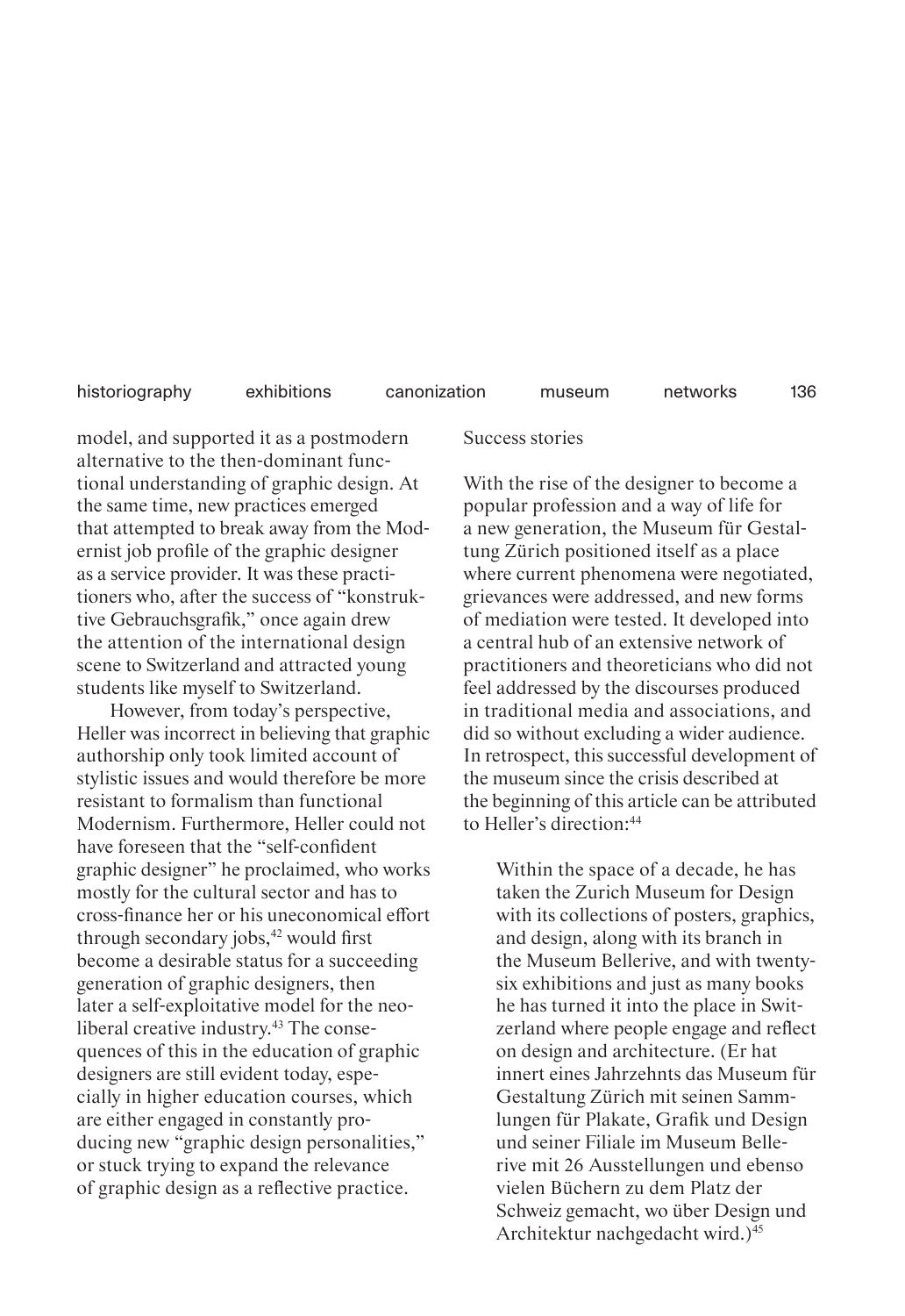137

Heller's ability to establish networks, his vision for the Museum für Gestaltung Zürich, and his leadership skills, are considered important factors in this. He not only installed new graphic designers as contractors to the museum and promoted their work by featuring it in exhibitions and articles, but also established an entire network of regular collaborators. To name but a few: Claude Lichtenstein joined Heller at the museum from the very beginning, as curator for architecture and design. From 1987 onwards, Heller worked almost exclusively with Tristan Kobler on exhibition design. He repeatedly published catalogs for the Museum with Walter Keller at Scalo-Verlag or with Lars Müller, who designed the publication for his very first exhibition, *Mit anderen Augen*. Christina Reble supported Heller in the editing and production of his books, starting in 1988. In matters of intellectual dialogue and the development of new theories, Heller was often supported by André Vladimir Heiz as co-author. Furthermore, Heller knew how to make use of professional and public media such as daily newspapers, radio, and television, as his list of publications impressively proves.<sup>46</sup> Finally, it came as no surprise that the success story of the Museum für Gestaltung Zürich under the direction of Heller did not remain hidden from outsiders. Accordingly, Heller was in 1999 appointed the artistic director of the Swiss National Exhibition Expo.01 (later Expo.02), and for that reason resigned from his position as director

of the museum in 1998. Weinberg Staber also made a career in the cultural sector after her time as curator at the Museum für Gestaltung Zürich, but in contrast to Heller, popular culture no longer played a role for her. In 1986, she became involved as a founding member of the Stiftung für konkrete, konstruktive und konzeptuelle Kunst (Foundation for Concrete, Constructive and Conceptual Art), which runs the Museum Haus Konstruktiv in Zurich. She became the first director of this Museum in 1987, and stayed there until 1993. Through her exhibitions and catalogs, Weinberg Staber positioned herself as a leading expert for concrete and constructive art in Switzerland, and was appointed an honorary member by the Foundation Board in 2017 in recognition of her contribution to the successful establishment of the Museum Haus Konstruktiv.47

An assessment of Weinberg Staber's work for the Museum für Gestaltung Zürich not only raises questions from today's perspective, but also led to controversy in her own day. For example, in an article commenting on her resignation, she was blamed for causing the museum to lose momentum, the argument being that her strength lay in scholarship, not in creative work.48 A letter from the "Präsident des Lehrerkonvents der Kunstgewerbeschule Zürich" (President of the Teachers' Convention of the Kunstgewerbeschule Zürich) understandably complained that the article in question exploited Weinberg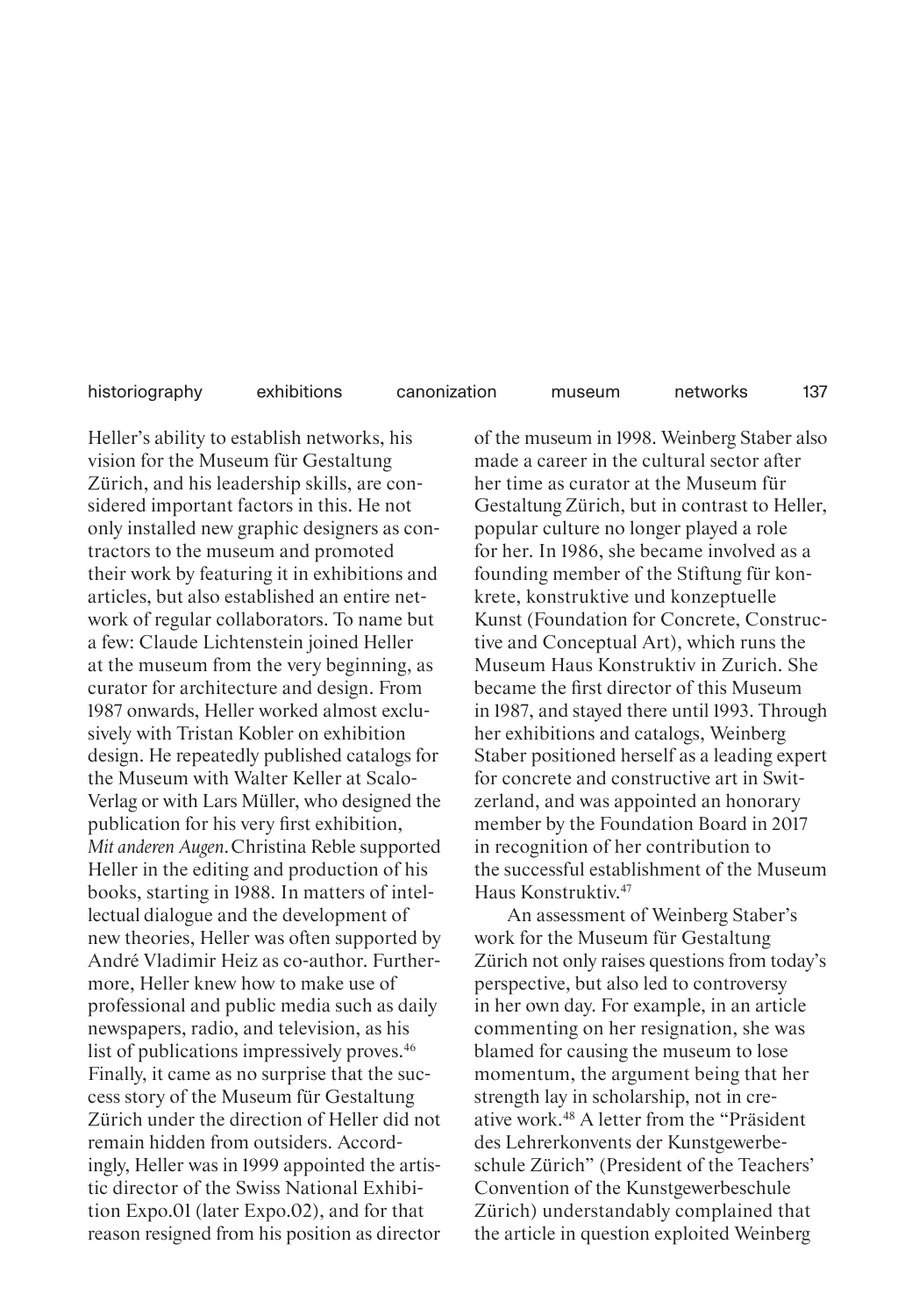Staber's resignation as an opportunity to construct a problem that lacked any fatual basis.49 Whether the criticism of her work was unjustified or not, what remains is an image of a curator who could not have been more different from Heller. A brief analysis of the documentation of Weinberg Staber's exhibitions reveals that, despite her obvious efforts to question the thendominant Modernist interpretations of design, the display and design of her exhibitions followed the conventions of the time. Did she truly fail to find an attractive form to convey the popular in graphic design? Or is it because of the maledominated reception in her field that she has hardly ever figured in histories of Swiss graphic design? Weinberg Staber's impact on Swiss graphic design has yet to be investigated.

138

- 1 The Kunstgewerbemuseum der Stadt Zürich was renamed the Museum für Gestaltung Zürich in 1986.
- 2 Fiske 1989: 19.
- 3 Julier 1998: 10–15.
- 4 Triggs 2016: 40–41.
- 5 Oswald, Wachsmann & Kellner 2015.
- 6 *Jahresbericht 2017:* 10.
- 7 See Staber 1960: 19.
- 8 Müller 1984: 39.
- 9 Exhibition text, *Werbestil 1930–1940*, Zürcher Hochschule der Künste ZHdK Archive, GBA-1981-D08-001.
- 10 Gasser 1984: 26.
- 11 Heller 1985: n.p.
- 12 Heller 2013. Robert Lzicar and Amanda Unger interviewed Martin Heller as part of the research project "Mapping Swiss Graphic Design History: Darstellungsformen von Grafikdesigngeschichte in der Schweiz" (Presentation forms of graphic design history in Switzerland), which was financed by the Bern University of Applied Sciences in 2012–2013.
- 13 Heller 2013.
- 14 See Heller 1997b.
- 15 Fiske 1992: 154.
- 16 Press review, *Herzblut: Populäre Gestaltung aus der Schweiz*, Museum für Gestaltung Zürich 1987, Zürcher Hochschule der Künste ZHdK Archive, GBA-1987-D07-502.
- 17 *Anschläge* is an untranslatable wordplay, as in German it can mean both billboards and attacks.
- 18 Heller 2013.
- 19 Exhibition documentation *Anschläge: Plakatsprache in Zürich: 1978–1988: Eine Ausstellung im Museum für Gestaltung Zürich,*